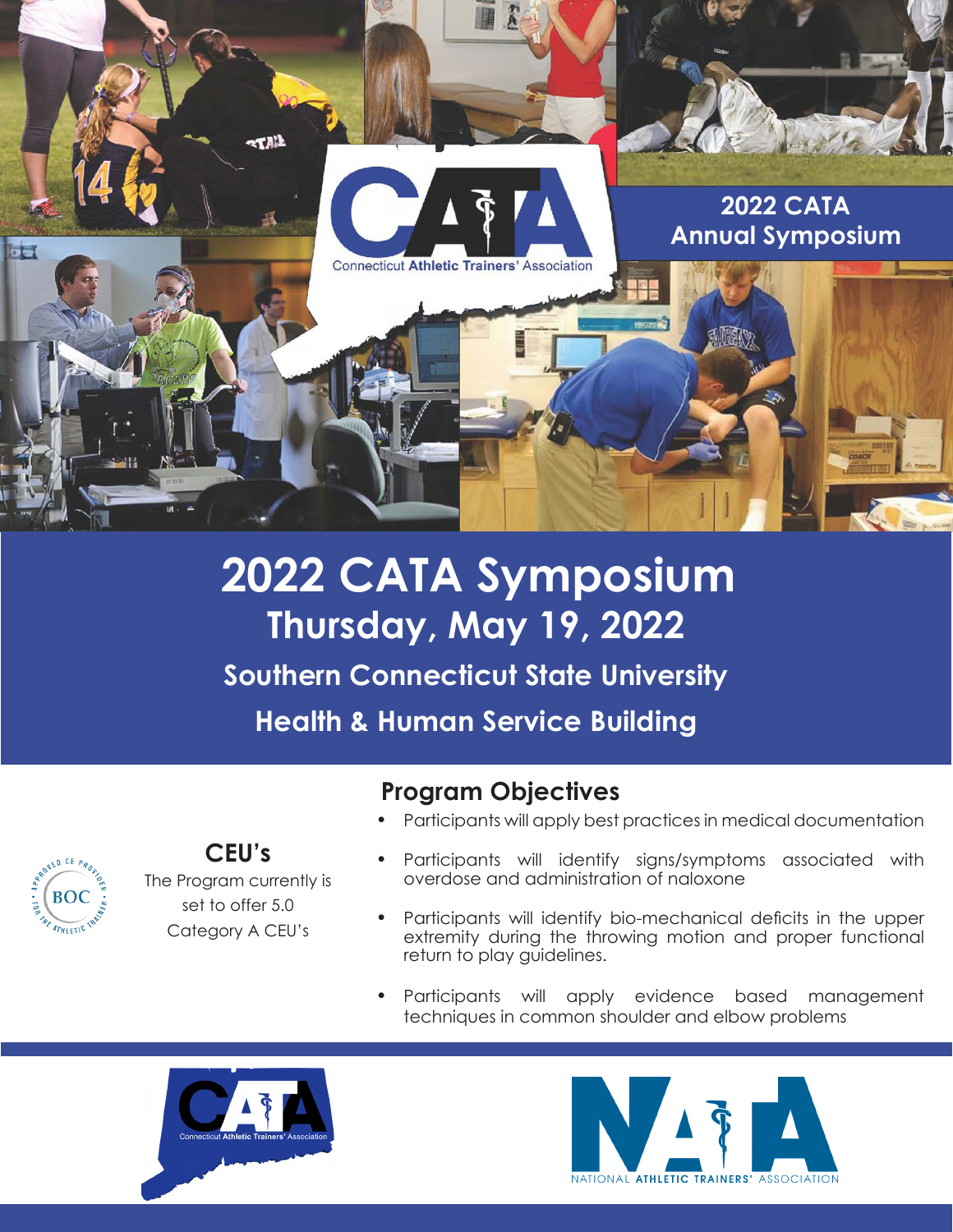## **2022 CATA Annual Symposium**

# **Agenda**

#### **Thursday, May 19, 2022**

- 7:00 7:40 AM Registration
- 7:40 7:55 AM Welcome
- 7:55 8:50 AM *Documentation- From Classroom to Practice Transition* Megan Mormile/Rebecca Petersen
- 8:55 9:50 AM *Competency Training- Naloxone Alixe Dittemore- CT-HRA*  STATE OF CONNECTICUT EMBRACE HOPE EXPECT CHANGE
- 9:50 10:15 AM *Meet the Vendors / Break*
- 10:15 11:15 AM *Management of Common Elbow Problems in Throwing Athletes OrthoConnecticut/*Coastal Orthopedics-Dr Paul Protomastro
- 11:20 12:15 PM *Upper Extremity Bio-mechanical Assessment and Functional RTP Adam Pallone, Associate Athletic Trainer- Quinnipiac*
- 12:15 1:05 PM **Lunch /Business Meeting / Scholarships / Awards**
- 1:05 2:00 PM *Evaluation and Management of Common Shoulder Problems in the Throwing Athlete Prism Sports Medicine- Dr. Carl Nissen*

#### *Closing*